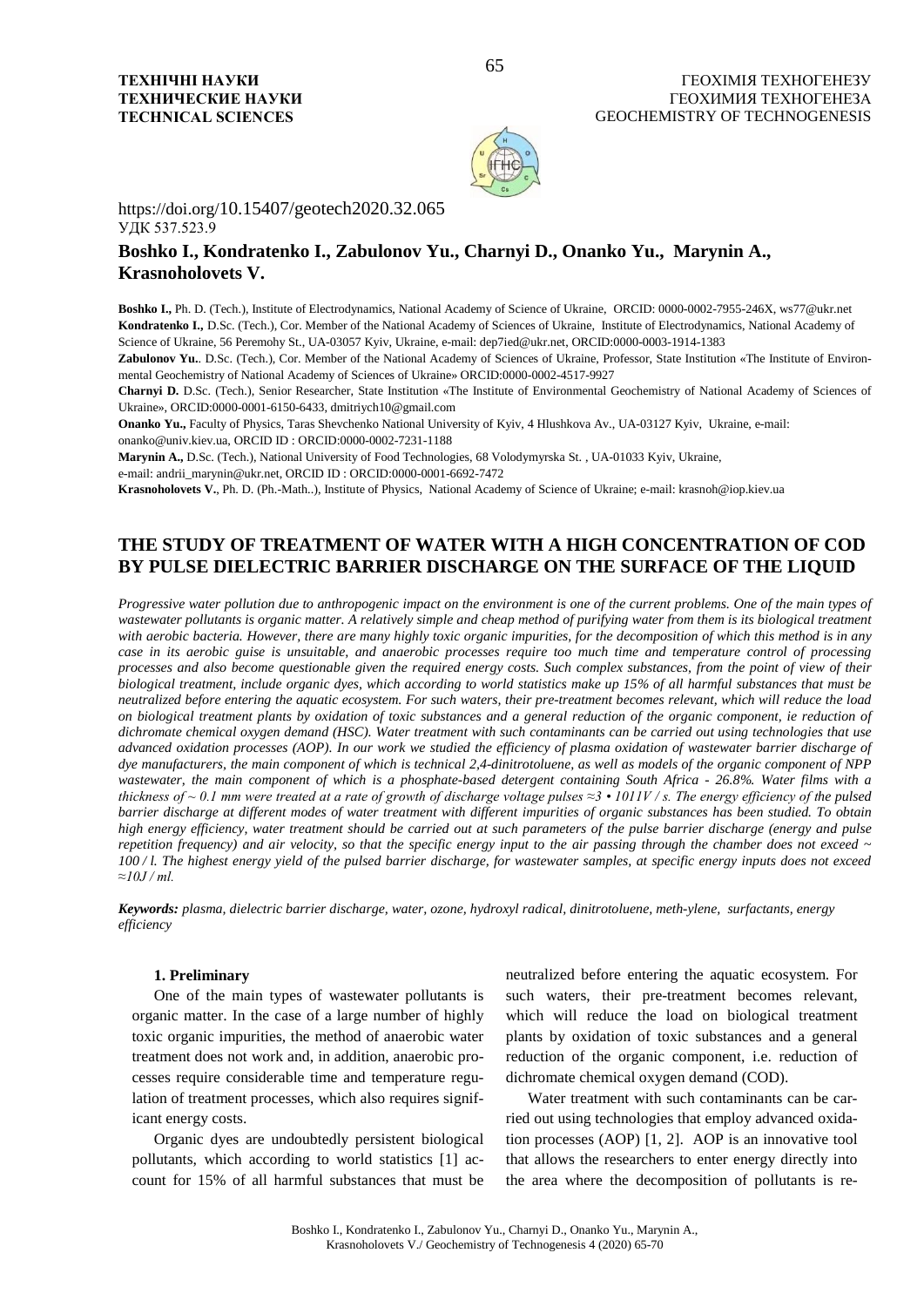quired. Plasma is obtained by pulsed dielectric barrier discharge (PDBD) on the water surface. Due to this discharge, a low-temperature plasma is generated at the gas-liquid interface, which is one of the types of AOR, in which highly active particles with oxidizing potentials  $\varphi$  higher than oxygen  $O_2$  (1.2 V) are formed: hydrogen peroxide  $H_2O_2$  (1.8 V), ozone  $O_3$  (2.1 V), hydroxyl radical OH $*$  (2.7 V) (symbol  $*$  means that the particle is in a high-energy excited state). The presence of these substances and their concentration are determining factors for the oxidation of pollutants in water [1, 2]. Since these substances interact with water mainly at the gas-liquid interface, water treatment must be performed at a large ratio of the surface area of the water sample to its volume  $($   $\sim$  10 m<sup>2</sup>/l). This can be achieved when the water is in the film (film thickness  $\approx 0.1 - 0.15$ ) mm) [3] or drip state (the droplet diameter $\sim$  1 mm) [6]. In recent decades, a study of water treatment by PDBD [1−7] has been perfumed, which had both scientific and applied orientation.

The main oxidants, which decompose organic impurities in water are  $O_3$ , OH<sup>\*</sup> and H<sub>2</sub>O<sub>2</sub> [1, 2]. Such molecules appear under the action of plasma due to a chain of plasma-chemical reactions in gas and water. These reactions and their intensity are determined by the parameters of the discharge in the gas part of the interelectrode gap. For example, reactions

$$
e + O_2 \rightarrow O^* + O^* + e
$$
, (1)  
 $O_2 + O^* \rightarrow O_3(2)$ 

resulting in the formation of ozone in a gas containing oxygen are possible only when the energy of the electron *e*, which it receives in an electric field, is somewhere higher than the threshold energy for O, which is 5.14 eV and is required for the dissociation of oxygen in reaction (1).

The equation

$$
d[O^*]/dt = k[n_e][O_2]
$$
, (3)

determines the rate of generation of  $O^*$  where  $[O^*]$ ,  $[O_2]$ and  $[n_e]$  are concentration of  $O^*$ ,  $O_2$  and electrons *e*, respectively; *k* is the rate constant of the reaction that has an exponential dependence on the electric field strength  $E$  in the gas [6].

The contribution of reaction particles  $O_3$ , OH\* and  $H<sub>2</sub>O<sub>2</sub>$  to the decomposition of impurities in water depends not only on their potential φ, but also on their concentrations. For example, in the oxidation reaction of an impurity D by ozone

$$
D + O_3 \rightarrow \text{products of the reaction } (4)
$$

according to the basic equation of chemical kinetics, the rate of decrease of the impurity concentration [D] will be equal to

$$
d[D]/dt = -k_p[D][O_3]
$$
, (5)

where  $k_p$  is the rate constant of the reaction (5), which depends on the oxidative potential of ozone and the type of impurity,  $[O_3]$  is the concentration of ozone, *t* is time. Thus, it follows from equations  $(3)$ – $(5)$  that the electric field strength  $E$  is one of the main parameters that determines the rate of degradation of impurities under the action of PDBD.

The energy efficiency *Y* is a criterion for the practical use of technologies with AOR in water treatment. The parameter *Y* determines the mass of decomposed pollutant at 1 kWh of energy consumed for this purpose; it is called the energy output [1, 2]. The value of *Y* depends on many factors [1-8]: parameters of PDBD (voltage, growth rate, pulse repetition frequency), type and geometry of the discharge chamber in which the water is treated, the method of introduction of liquid and gas and their types, concentration and the type of impurity, the presence of a catalyst and other conditions.

*The purpose of this work* is to achieve the most energy-efficient treatment of the film of an aqueous solution of organic matter under the action of PDBD plasma.

#### **2. Experimental set-up**

The equipment includes: pulse generator (PG), discharge chamber (DC), ozone generator (OG), facility for diagnostics of parameters of discharge pulses and measurement of impurity concentrations in water and ozone in gas, as well as devices for pumping water and gas through the DC and measuring their costs.

The PG provided unipolar voltage pulses with amplitude up to 30 kV with their growth rate about  $3.10^{11}$ V/s and repetition frequency *f* up to 1 kHz. The pulse energy was regulated by changing the voltage  $U_0$  of the DC source that supplied the PG. The DC was coaxial type with an inner electrode in the form of a stainless steel tube, which had an outer diameter  $d_1 = 32.6$  mm. The role of the dielectric barrier was performed by a tube made of electrical glass with inner and outer diameters  $d_1 = 37.4$  mm and  $d_2 = 39$  mm, respectively. A layer of aluminium foil was tightly applied on top of the DC, which served as the second (high-voltage) electrode. The length of the electrodes was  $L = 250$  mm. After entering the vertically installed DC, water flowed down the inner electrode as a uniform film  $($   $\sim$  0.1 mm). More detailed information on PG and DC is presented in [8]. Oscillograms of voltage and current through the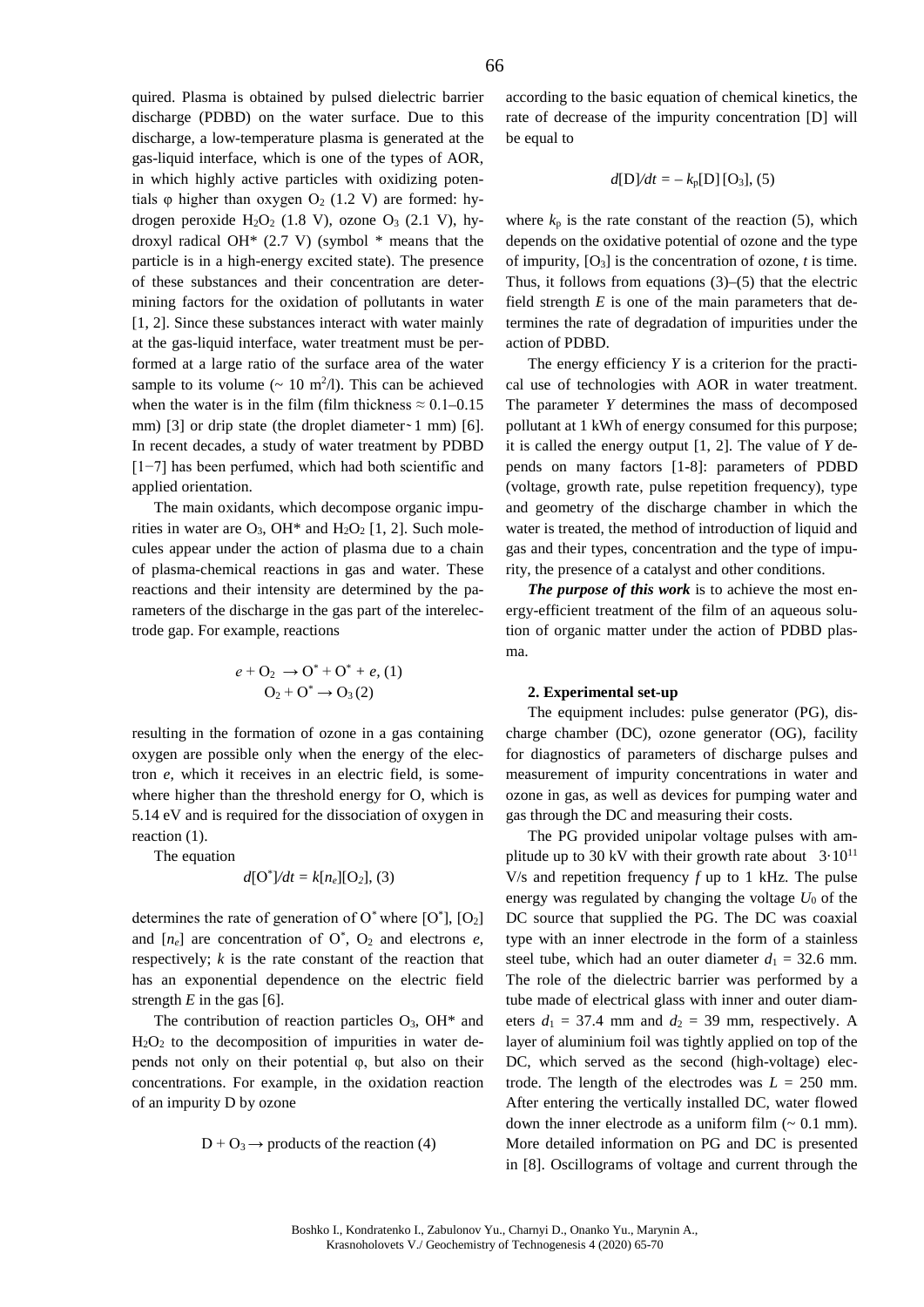DC were recorded using an oscilloscope TDS 1012 and voltage sensors P6015 and current P6021.

Samples of wastewater typical for harmful plants were processed by PDBD plasma. The wastewater was:

1. Models of the organic component of cooling waters of nuclear power plants based on a solution of phosphate salts, which in terms of  $P_2O_5$  was 16.2% and surfactants 26.8%. The initial concentration of COD was 462 mg  $O_2/dm^3$ .

2. Real wastewater from plants that produce dyes, the main component of which is technical 2,4 dinitrotoluene  $CH_3C_4H_3(NO_2)_2$  (DNT); its structural formula is



The first sample of DNT solution had an initial COD equal to 1978 mg  $O_2/dm^3$ , dark gray colour and the inclusion of solid particles with the diameter of 0.1-0.4 mm, and a persistent odour. The second sample of DNT solution had an initial COD equal to 503 mg  $O_2/dm^3$ , almost yellow colour and had no visible solid fractions and persistent odours.

The effectiveness of processing of the samples was assessed by changing the COD. The study was performed at room temperature and atmospheric pressure in the DC. The initial volume of the untreated water was 150 ml. This volume was passed through the DC several times. The number *n* of such cycles varied from 1 to 25. The thickness of the water layer  $\delta$  and the time  $\tau_0$  of processing PDBD were found from equations [4]:

$$
\delta = \left(\frac{3\,v_{\kappa}\,Q_{\rm e}}{\pi \,gd_{1}}\right)^{\!\!\frac{1}{3}},\ \ I_{o} = \frac{\pi \,L\,d_{1}\,\delta n}{Q_{\rm e}}\quad(6)
$$

where  $v_k$ ,  $Q_\theta$  are the kinematic viscosity of water and the water consumption, respectively; *g* is the acceleration of gravity.

The results of calculations according to the expressions (6) show that with increasing water consumption within the limits at which the study was conducted  $(O_w)$  $= 15-75$  ml/min), the value of  $\delta$  increased in the range of 0.1−0.15 mm, and its processing time for one cycle decreased from 8.8 to 3 s.

### **3. Results**

*Discharge parameters*. The type of oscillograms of current  $i(t)$  and voltage  $u(t)$  characteristic of PDBD is shown in Fig.1. They were obtained under the following conditions  $U_0 = 240$  V,  $f = 48$  Hz, water and air consumption, respectively, are  $Q_w = 0.03$  l/min and  $Q_a = 0.8$ l/min.

Curve  $i(t)$  shows that the current pulse consists of two parts: the direct current with amplitude  $I_{\text{ml}} = 190 \text{ A}$ with duration  $\tau_1 \approx 120$  ns and the reverse current  $I_{\text{m2}} =$ 70 A and  $\tau_2 \approx 150$  ns. The rate of voltage increase during a direct current pulse is  $\approx 3.10^{11}$  V/s and its amplitude is  $U_{\text{ml}}$  = 9.4 kV. The energy released in this interval per one discharge pulse,  $W_p = 88$  mJ. This value was obtained on the basis of the method described in [9]. Within the variation of parameters  $f = 10-250$  Hz,  $Q_w =$ 0.015–0.07 l/min,  $Q_a = 0.1-2$  l/min and types of gases for which the research was conducted, the values of  $W_p$ changed insignificantly (< 5%).



**Fig. 1.** Picture from the oscilloscope: Waveforms of current  $i(t)$  and voltage  $u(t)$ , which are typical for the pulsed barrier discharge

**Рис.1** Характерний для ІБР вигляд осцилограм струму i(t) та напруги u(t).

Under these conditions, each time the water sample passes through the DC, its treatment time according to (6) was 4.1 s. The effect of reducing the concentration of impurities in water after the end of the action of PDBD is explained [3, 4] by the presence in water of a stable oxidizing substance (hydrogen peroxide  $H_2O_2$ ) compared to  $OH^*$  and  $O_3$ , which was formed during PDBD.

For the convenience of further consideration and analysis of the obtained results, it is advisable to use the parameter  $\eta$ , which describes the relative degree of water treatment and is calculated by the expression  $\eta = (\Delta K_a / K_0) \cdot 100\%$ , in which  $\Delta K_n = K_0 - K_n$  is the reducing the impurity concentration after *n* treatment cycles.

We have already noted that the generally accepted indicator of energy efficiency of water treatment is the energy yield  $Y = \Delta K_1 Q_{w} f^{-1} W_{w}^{-1}$ , which was determined by the expression in which  $\Delta K_1$  is the decrease in concentration per one treatment cycle. This value is 20– 60% higher than that obtained in similar conditions of PDBD treatment of water with methylene blue admix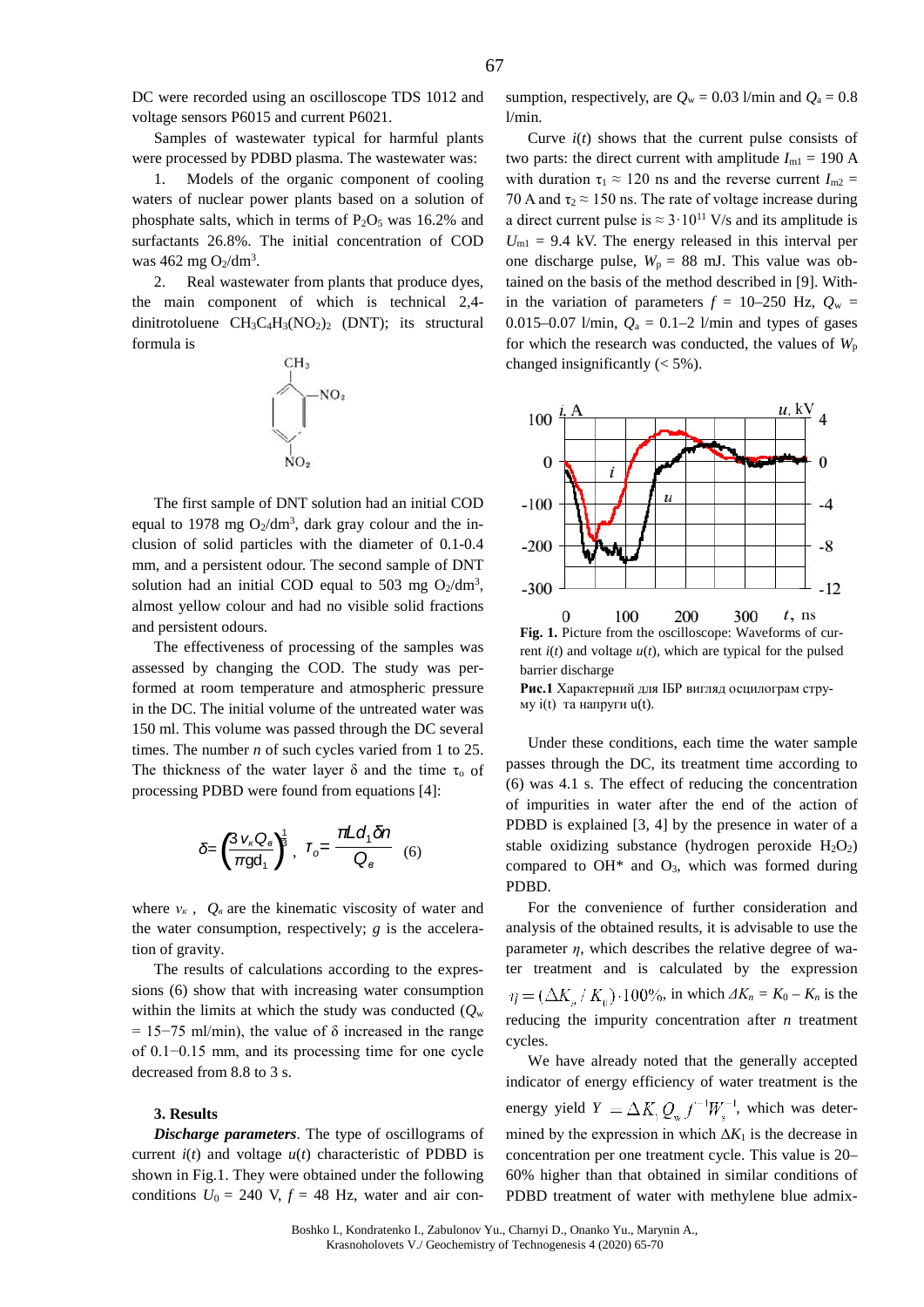ture in [3−5]. As the number of cycles increases, the value of Yt decreases sharply, which can be explained by a decrease of almost three times after the first cycle of concentration, as a result of which the rate of oxidation of the impurity according to (5) must fall as many times.

*PDBD in a gas containing nitrogen generates oxides of NO, NO2*, which initiates the formation of nitrates (ions  $\rm NO^-$ ) in water [1]. The dependence of their concentration  $K_n$  on the specific energy  $W_{n} = n f W_{n} Q_{n}^{-1}$  that was spent on the treatment of distilled water, has a linear nature, Fig. 2



**Fig. 2.** Dependence of the concentration  $K_n$  of ions  $NO_2^-$  vs. specific energy spent on distilled water treatment.

**Рис.2.** Залежність концентрації іонів від питомої енергії, що була витрачена на обробку дистильованої води

The presence of nitrates in water is undesirable because they interact with oxidants that enter the water under the action of PDBD. This reduces their concentration and hence reduces the rate of decomposition of the impurity [1]. In addition, in accordance with the requirements for drinking water existing in the EU, the content of nitrates in it should not exceed  $K_{nd} = 45$  mg/l. For the conditions of this work for each treatment cycle at  $U_0 = 240 \text{ V}, f = 48 \text{ Hz}, Q_w = 0.03 \text{ l/min}, Q_a = 0.8 \text{ l}$ min ( $W_p = 8$  J/ml), the value of  $K_n$  increases by 7.2 mg/l. It turns out that at  $n = 6$ , when  $W_p = 48$  J/ml, the concentration of nitrates becomes greater than the allowable value  $K<sub>nc</sub>$ . This should be borne in mind when treating PDBD with drinking water. In the case of wastewater, the permissible nitrate content can be much higher.

The increase in the number of ions  $NO<sub>n</sub><sup>-</sup>$  in water under the action of PDBD is evidenced by a 40-fold increase in the relative value of the specific conductivity  $σ^* = σ/σ_0$  (where  $σ_0$  and  $σ$  are specific conductivity of the untreated and treated methylene blue solution, respectively) when changing  $W_p$  in the range  $0 - 200$  J/ml as well as its acidity [1], which is characterized by the pH value. This parameter has a significant effect on the course of oxidative reactions in water [1, 2]. Estimates based on the results  $[1]$  showed that when  $W_p$  increases to 200 J/ml, the pH value decreased from 6.3 to 3.5.

*Treatment of the solutions*. The solutions were treated at a flow rate of 0.03 l/min of water and flow rate of 0.2 l/min and flow rate of air by passing them several times through the discharge chamber at a repetition frequency of PDBD of 95 Hz and their energy of 88 mJ. The change in COD depending on the specific energy  $W_p$  for solutions 1–3 is shown in Fig. 3 (respectively, curves 1–3, which demonstrates that the COD decreases with increasing  $W_p$ ).

Fig. 3 exhibits a particularly rapid drop in COD at relatively small values of  $W_p$ . This can be explained by the fact that in solutions at high  $W_p$  the concentration of nitrates increases, which not only neutralize the oxidants generated by PDBD, but also by the fact that they lead to an increase in COD. This explains why at low concentrations of DNT (Solution 3, curve 3), when the reaction rate decreases according to expression (5), the effect of PDBD on the solution becomes smaller.

In the process of wastewater treatment of plants producing dyes containing dinitrotoluene, i.e. molecules of DNT1 and DNT2, a persistent odour disappeared and the liquid from the dark brown opaque became much lighter and more transparent.

#### **4. Conclusion**

The energy efficiency of the pulsed dielectric barrier discharge at different modes of water treatment with different impurities of organic substances has been studied. To obtain a high energy efficiency of water treatment, the specific energy consumption has to be about 100 J/l at which the parameters of energy and pulse repetition of PDBD, and rates of water and air movement passing through the chamber are self-consistent.



**Fig. 3.** The change in COD depending on the specific energy Wp: 1 – solution of NPP detergent; 2 – DNT 1; 3 – DNT 2 **Рис.3**. Зміна ХСК в залежності від питомої енергії Wп: 1- розчин миючого засобу АЕС; 2- ДНТ 1; 3- ДНТ 2.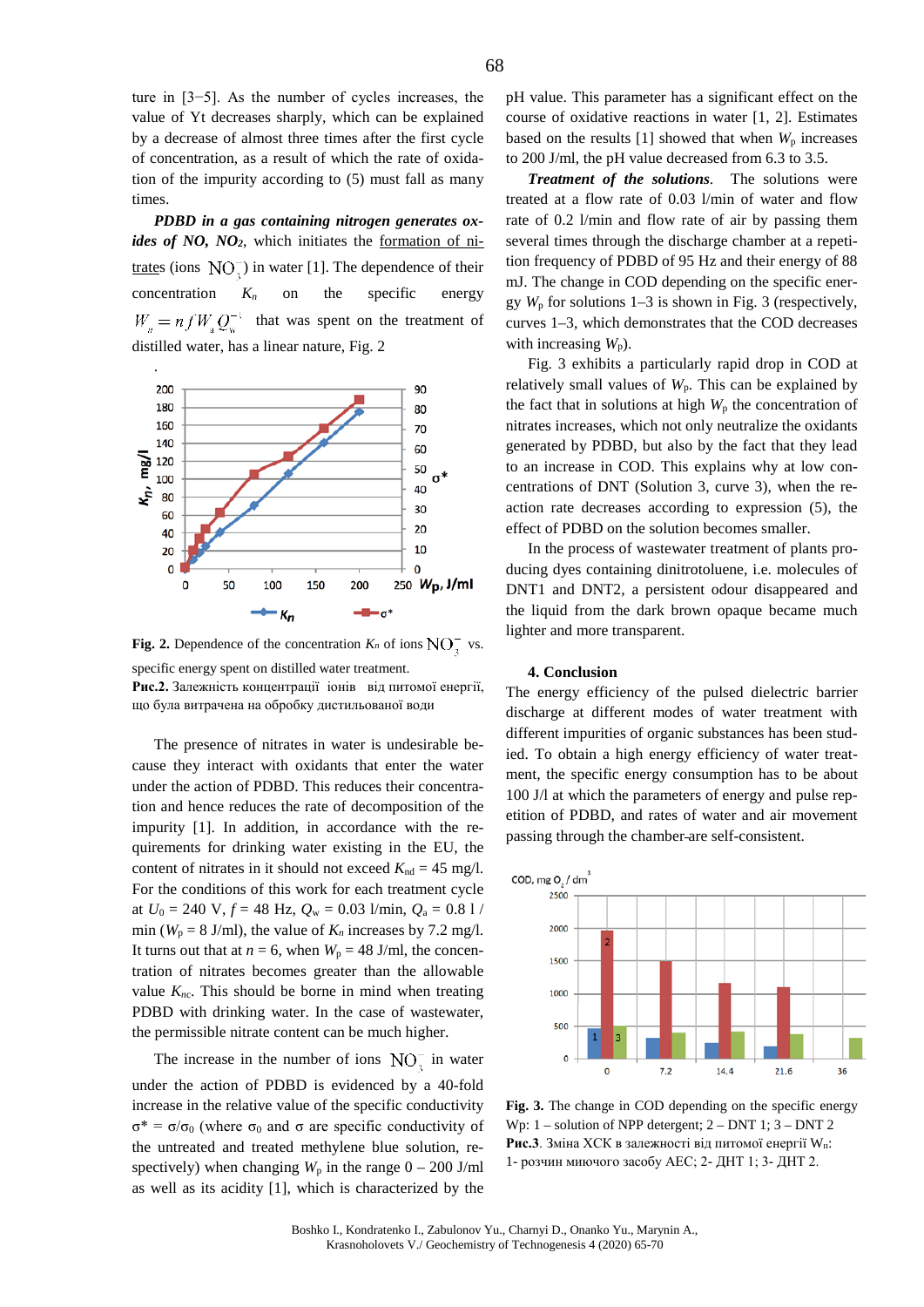## **References**

1. Fangmin Huang, et al.. Analysis of the degradation mechanism of methylene blue by atmospheric pressure dielectric barrier discharge plasma. *Chemical Engineering Journal.* 2010. Vol. 16, p. 250–256.

2. Bo Jiang, et al.. Review on electrical discharge plasma technology for wastewater. *Chemical Engineering Journal.* 2014. No. 236, p. 348–363.

3. Biljana P. Dojchinovich, et al. Manojlovich. Decolorization of reactive textile dyes using water falling film dielectric barrier discharge. *Journal of Hazardous Materials.* 2011. No. 192, p. 763 – 771.

4. Vesna V Kovačević1, et al. Measurement of reactive species generated by dielectric barrier discharge in direct contact with water in different atmospheres. *Journal Physics. D: Applied Physics*. 2017. Vol. 50, p. 155205-1−155205-19

5. Monica Magureanu, et al.. Decomposition of methylene blue in water using a dielectric barrier discharge: Optimization of the operating parameters*. Journal of Applied Physics*. 2008. No. 104, p. 103306-1–103306-7.

6. Muhammad Arif Malik1, Abdul Ghaffar, Salman Akbar Malik. Water purification by electrical discharges. *Plasma Sources Science and Technology*. 2001. No. 10, p. 82–91.

7. [Shen Zhao,](http://ieeexplore.ieee.org/search/searchresult.jsp?searchWithin=%22Authors%22:.QT.Shen%20Zhao.QT.&newsearch=true) et al. Effect of Electrical Parameters on Energy Yield of Organic Pollutant Degradation in a Dielectric Barrier Discharge Reactor*. IEEE Transactions on Plasma Science.* 2017. Vol. 45, No. 6, p. 1043–1050.

8. Божко І.В., та ін. Розробка комплексу для обробки води імпульсним бар'єрним розрядом. *Технічна електродинаміка.* 2017. No. 6, С. 80−86.

9. Bozhko I.V., Serdyuk Y.V. Determination of Energy of a Pulsed Dielectric Barrier Discharge and Method for Increasing Its Efficiency. *IEEE Transactions on Plasma Science*. 2017. Vol. 45, No. 12, P. 3064–3069.

10. C. Hibert, I., et al.,  $[OH(X)]$  measurements by resonant absorption spectroscopy in a pulsed dielectric barrier discharge. *Journal of applied physics.* 1999. Vol. 85, No. 10, P. 7070–7075.

11. W. H. Glaze. Drinking-water treatment with ozone. *Environment science technology.* 1987. Vol. 21, No. 3, p. 224  $-230$ 

12. Zhang T.,et al. Photooxidative N-demethylation of methylene blue in aqueous TiO2 dispersions under UV irradiatio*. Journal of Photochemistry and Photobiology A: Chemistry.* 2001. Vol. 140, p. 163–172.

### **References**

1. Fangmin Huang, Li Chen, HonglinWang, Zongcheng Yan. (2010) Chemical Engineering Journal. Vol. 162. pp. 250–256.

2. Bo Jiang, et al. (2014). Chemical Engineering Journal. №236. Pp. 348-363.

3. Biljana P., et al (2011) Journal of Hazardous Materials.  $N<sub>2</sub>192. pp. 763 - 771.$ 

4 Vesna V Kovačević1, et al. (2017), Journal Physics. D: Applied Physics.Vol.50. pp. 155205-1−155205-19

5. Monica Magureanu, Daniela Piroi, Nicolae Bogdan Mandache, Vasile Parvulescu. (2008) Journal of Applied Physics. №104. pp.103306-1 – 103306-7.

6. Muhammad Arif Malik1, Abdul Ghaffar, Salman Akbar Malik. (2001).Plasma Sources Science and Technology. №10. pp.82–91.

7. Shen Zhao et al. (2017). IEEE Transactions on Plasma Science. Vol. 45. Issue 6. pp. 1043 – 1050.

8. Bozhko I.V., Karlov O.M., Kondratenko I.P., Charnyi D.V. (2017), Technical electrodynamics. Nº6. pp.80 – 86.

9. Bozhko I.V., Serdyuk Y.V. (2017), IEEE Transactions on Plasma Science. Vol. 45. Issue 12. pp.3064 – 3069.

10. C. Hibert, I. Gaurand, O. Motret, J. M. Pouvesle. (1999). Journal of applied physics. Vol. 85. №10 pp.7070 - 7075.

11. W.H.Glaze. (1987) Drinking-water treatment with ozone. Environment science technology. Vol.21. №3. pp.224 –230.

12. Zhang T., et al. (2001). Journal of Photochemistry and Photobiology A: Che-mistry. Vol.140. pp.163-172.

# **ДОСЛІДЖЕННЯ ОБРОБКИ ВОД З ПІДВИЩЕНИМИ КОНЦЕНТРАЦІЯМИ ХСК ПЛАЗМОЮ ІМПУЛЬСНОГО БАР'ЄРНОГО РОЗРЯДУ НА ПОВЕРХНЮ РІДИНИ**

**Божко І.В.** канд.техн.наук, Інститут електродинаміки НАНУ, ORCID[: 0000-0003-1914-1383,](mailto:0000-0003-1914-1383) [dep7ied@ukr.net](mailto:dep7ied@ukr.net) **Кондратенко І.П**. член-кор. НАН України, д.т.н., проф., Інститут електродинаміки, ORCID[: 0000-0001-8239-8654,](mailto:0000-0001-8239-8654) [1952zyl@gmail.com](mailto:1952zyl@gmail.com) **Забулонов Ю.Л.,** д.т.н., чл.-кор. НАН України, проф., ДУ «ІГНС НАНУ», ORCID:0000-0002-4517-9927[, Zabulonov@nas.gov.ua](mailto:Zabulonov@nas.gov.ua) **Чарний Д.В.,** д.т.н., с.н.с., ДУ «ІГНС НАН України», ORCID:0000-0002-4632-0558[, dmitriych10@gmail.com](mailto:dmitriych10@gmail.com) **Онанко Ю.А.** Інститут водних проблем та меліорації, ORCID: [0000-0002-7231-1188,](https://orcid.org/0000-0002-7231-1188) [onanko@univ.kiev.ua](mailto:onanko@univ.kiev.ua) **Маринин А.І.** канд.техн.наук, Національний університет харчових технологій, ORCI[D:0000-0001-6692-7472,](mailto:0000-0001-6692-7472) [andrii\\_marynin@ukr.net](mailto:andrii_marynin@ukr.net) **Красноголовець В. В.**, канд.фіз-мат..наук, Інститут фізики НАНУ, krasnoh@iop.kiev.ua

*Прогресуюче забруднення води через антропогенний вплив на навколишнє середовище відноситься до актуальних проблем сучасності. Одним з головних видів забруднювачів стічної води є органічні речовини. Відносно простим і дешевим методом очищення води від них є її біологчна обробка за допомогою аеробних бактерій. Проте існує багато високотоксичних органічних домішок, для розкладення яких цей метод у всякому разі при його аеробній іпостасі є непридатним, а анаеробні процеси вимагають занадто значного часу і температурної регуляції процесів обробки і також стають сумнівними з огляду на необхідні енергетичні витрати. До подібних складних речовин, з точки зору їх біологічної очистки, належать органічні барвники, котрі згідно світової статистики, складають 15% від всіх шкідливих речовин, які треба знешкодити перед їх надходженням у водні екосистеми. Для подібних вод стає актуальним їх попередня обробка яка дозволить знизити навантаження на біологічні очисні споруди шляхом окиснення токсичних речовин і загальним зниженням органічної складової, тобто зменшенням біхроматного хімічного споживання кисню (ХСК). Обробку води з такими забруд-*